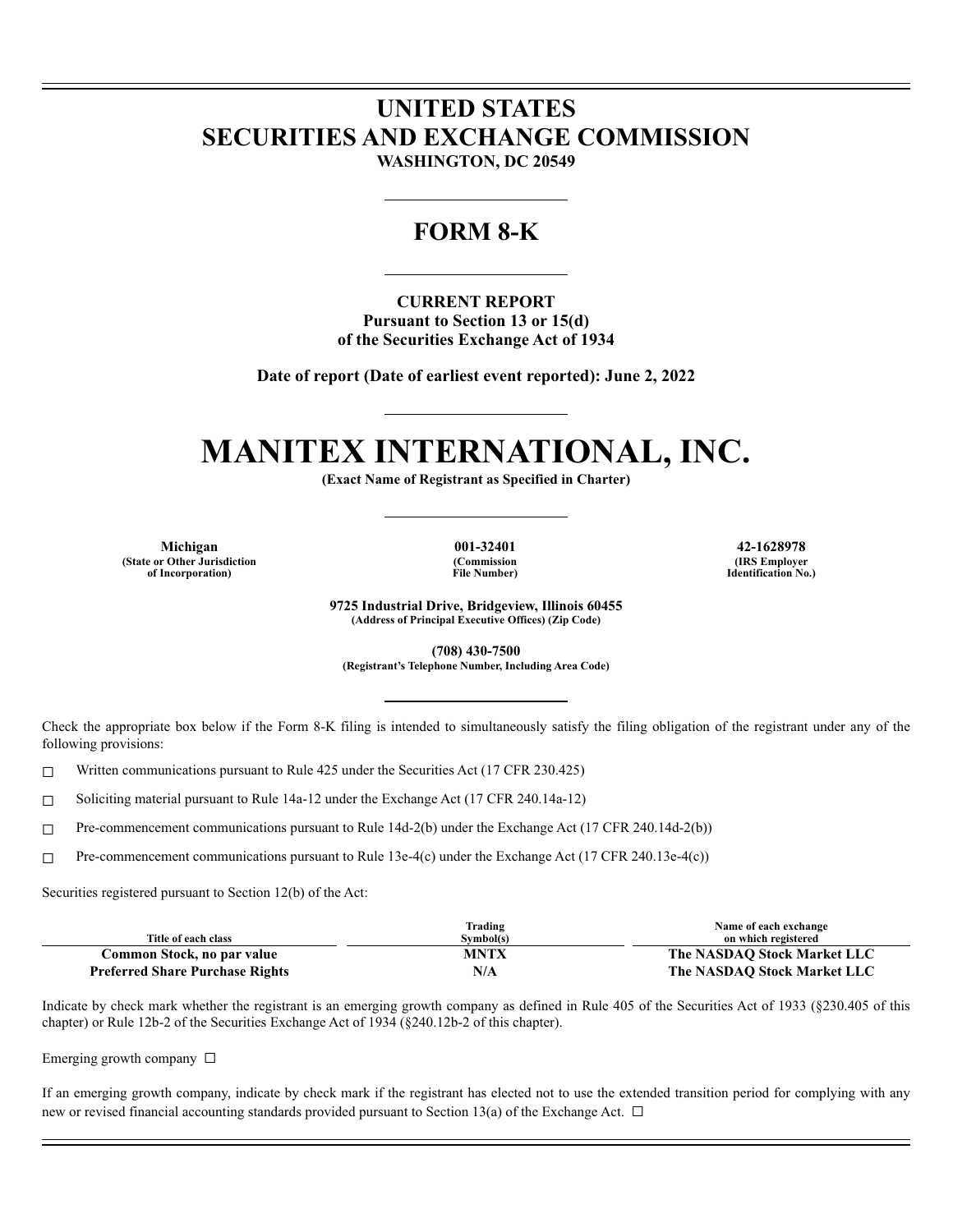#### **Item 5.02. Departure of Directors or Certain Officers; Election of Directors; Appointment of Certain Officers; Compensatory Arrangements of Certain Officers.**

On June 2, 2022, the Board of Directors (the "Board") of Manitex International, Inc. (the "Company") approved an increase in the size of the board to eight members, and appointed J. Michael Coffey, who became the Company's Chief Executive Officer on April 11, 2022, to serve as a director of the Company, effective as of June 2, 2022. Mr. Coffey will serve as a director until the next annual meeting of shareholders of the Company or until his successor is duly elected and qualified. Mr. Coffey will not serve on any committees of the Board.

There are no arrangements or understandings required to be disclosed pursuant to Item 401(b) of Regulation S-K or family relationships required to be disclosed pursuant to Item 401(d) of Regulation S-K. Similarly, there are no transactions with related persons required to be disclosed pursuant to Item 404(a) of Regulation S-K involving Mr. Coffey.

#### **Item 5.07 Submission of Matters to a Vote of Security Holders.**

The Company held its Annual Meeting of Stockholders on June 2, 2022. The following is a summary of the matters voted on at that meeting.

(a) **Proposal 1**—The stockholders elected Manitex International, Inc.'s entire Board of Directors to serve until the 2023 Annual Meeting of the Stockholders. The persons elected to Manitex's Board of Directors and the number of shares cast for, the number of shares withheld, and broker non-votes, with respect to each of these persons, were as follows:

|                     | For        | Withheld  | <b>Broker Non-</b><br><b>Votes</b> |
|---------------------|------------|-----------|------------------------------------|
| Ronald M. Clark     | 10,104,903 | 3,345,634 | 2,162,027                          |
| Robert S. Gigliotti | 9,513,561  | 3,936,976 | 2,162,027                          |
| Frederick B. Knox   | 10,492,711 | 2,957,826 | 2,162,027                          |
| David J. Langevin   | 10,547,906 | 2,902,631 | 2,162,027                          |
| Marvin B. Rosenberg | 10,041,731 | 3,408,806 | 2,162,027                          |
| Ingo Schiller       | 10,449,660 | 3,000,877 | 2.162.027                          |
| Stephen J. Tober    | 10,482,388 | 2,968,149 | 2,162,027                          |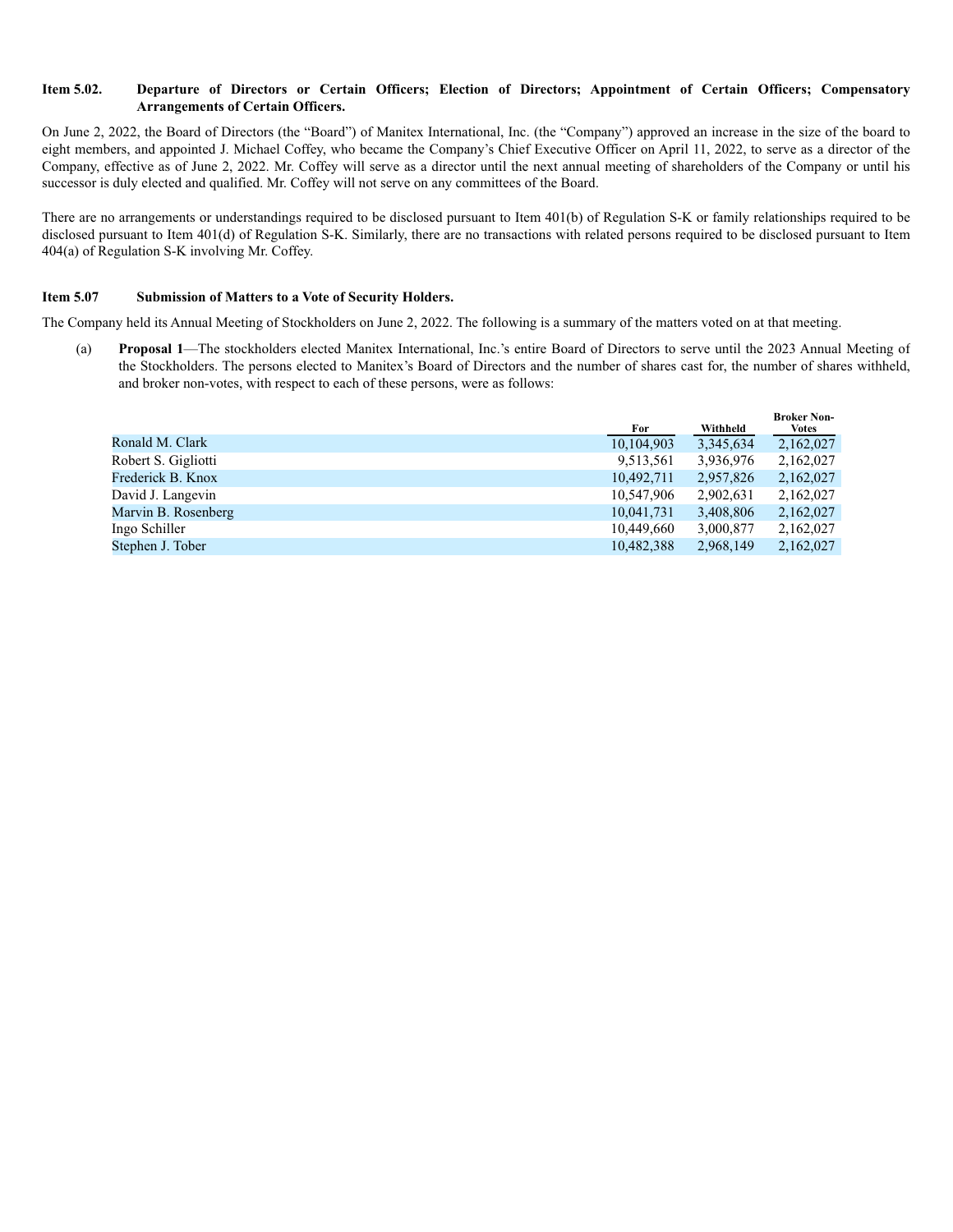(b) **Proposal 2**—The shareholders ratified the appointment of Grant Thornton LLP as Manitex's independent registered public accounting firm for the year ending December 31, 2022. The number of shares cast in favor of the ratification of Grant Thornton LLP, the number against, and the number abstaining were as follows:

| For | <b>\gainst</b> | <b>\bstail</b>     |
|-----|----------------|--------------------|
| - - | 371<br>- 14    | 70.<br>$7\Delta t$ |

(c) **Proposal 3**—The shareholders approved in an advisory vote the compensation of the Company's named executive officers. The number of shares cast in favor, number against, the number abstaining, and broker non-votes are as follows:

| †ΟI                    | Against                  | Abstain          | Broker Non-Votes |
|------------------------|--------------------------|------------------|------------------|
| $\sim$<br>.<br>$- - -$ | 294<br>$\Omega$<br>.38.4 | 892<br>$\Lambda$ | .162.027         |

#### **Item 7.01 Regulation FD.**

On June 6, 2022, the Board issued a press release regarding Mr. Coffey's election to the Board of Directors. A copy of the press releases is furnished herewith as Exhibit 99.1 and incorporated herein by reference to this Item 7.01.

The information set forth in this Item 7.01 including the information set forth in Exhibit 99.1 shall not be deemed "filed" for purposes of Section 18 of the Securities Exchange Act of 1934, as amended (the "Exchange Act"), or otherwise subject to the liabilities of that section, nor shall it be deemed incorporated by reference in any filing under the Securities Act of 1933, as amended, or the Exchange Act, regardless of any general incorporation language in such filing.

#### **9.01 Financial statement and exhibits**

#### **EXHIBIT INDEX**

**Exhibit Description** 99.1 Press release dated June 6, 2022 104 Cover Page Interactive Data File (embedded within the Inline XBRL document).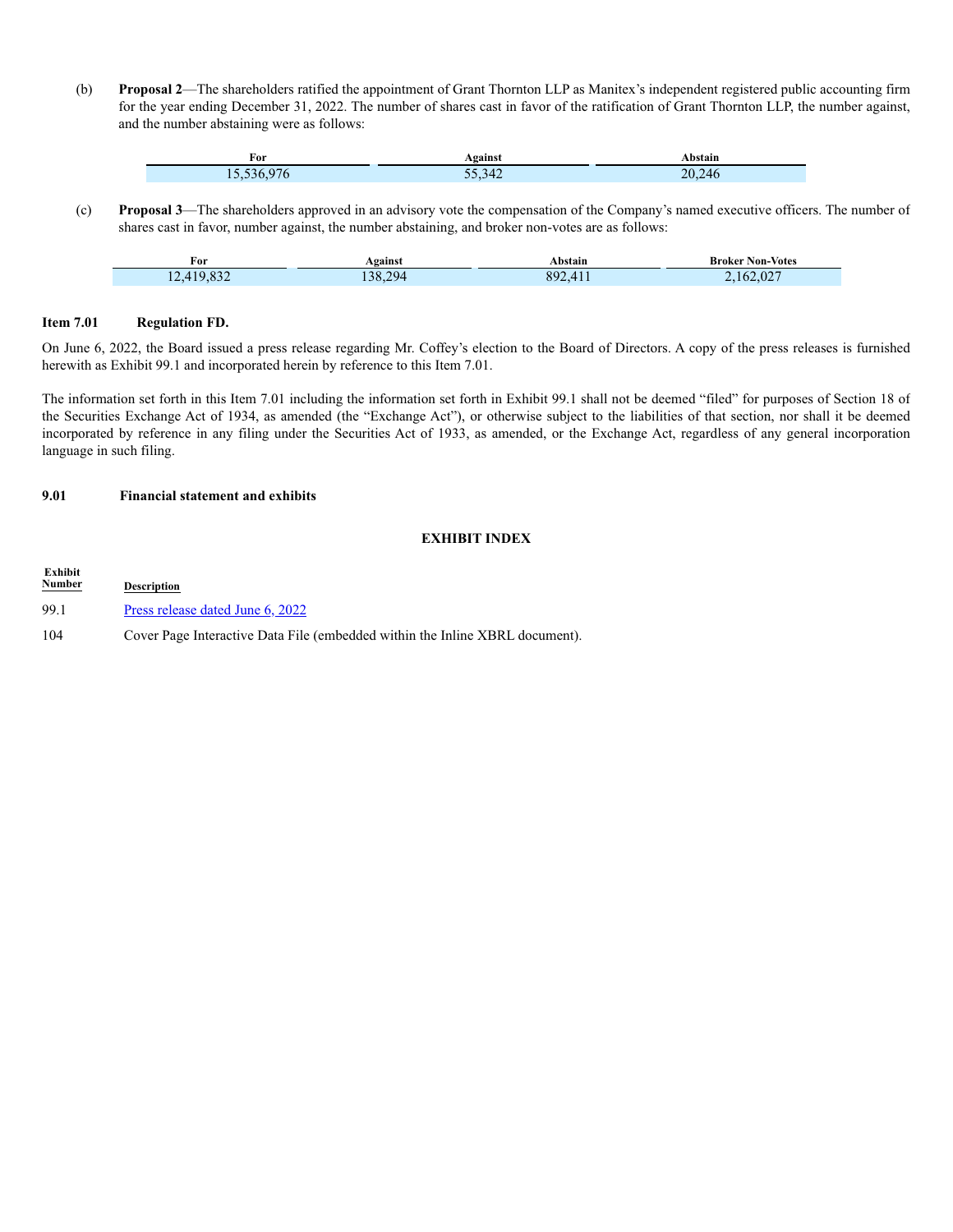#### **SIGNATURE**

Pursuant to the requirements of the Securities Exchange Act of 1934, the Company has duly caused this report to be signed on its behalf by the undersigned hereunto duly authorized.

#### **MANITEX INTERNATIONAL, INC.**

By: <br>Name: /S/ JOSEPH DOOLAN<br>Joseph Doolan Name: **Joseph Doolan**<br>Title: **Chief Financial Off Chief Financial Officer** 

Date: June 7, 2022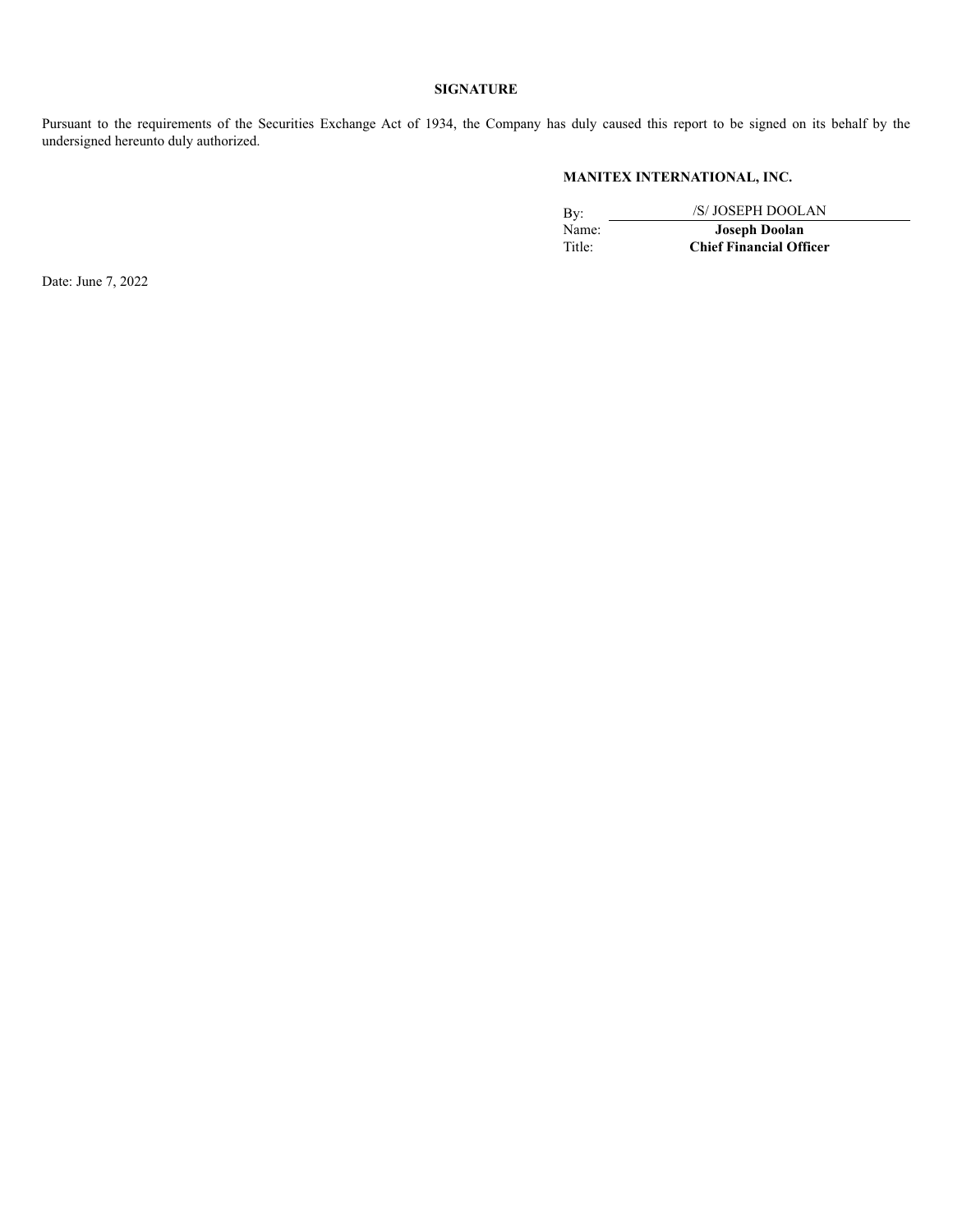

#### **Michael Coffey Named to Manitex International Inc.'s Board of Directors**

**BRIDGEVIEW, Il., June 6, 2022–** Manitex International, Inc. (Nasdaq: MNTX), a leading international provider of cranes and specialized industrial equipment, today announced that Michael Coffey, the Company's Chief Executive Officer, has been appointed to the Board of Directors.

Named CEO in April 2022, Mr. Coffey led the company's acquisition of Rabern Rentals, a key component of the company's strategic margin enhancement and growth plans. He joins the company with more than 25 years of experience, primarily in rentals and manufacturing and operations management in heavy equipment, from general construction to mining, and other specialized industry niches. Mr. Coffey has held senior level positions including Director, General Manager, Chief Executive Officer, and Chief Operating Officer for public and private companies, and has a proven track record as an operations leader integrating, consolidating and managing facilities and executing M&A transactions on four continents.

Manitex International's Executive Chairman David Langevin commented, "We are pleased to see the commitment and vision Michael brings to us at Manitex, and the Board and I are working closely with Michael and the entire Manitex team to drive further growth in the company and expand our global footprint. We have the utmost confidence in Michael and look forward to reaching new corporate milestones and higher levels of financial performance under his leadership."

#### **About Manitex International, Inc.**

Manitex International, Inc. is a leading worldwide provider of highly engineered mobile cranes (truck mounted straight-mast and knuckle boom cranes, industrial cranes, rough terrain cranes, truck mounted aerial work platforms and specialized industrial equipment. Our products, which are manufactured in facilities located in the USA and Europe, are targeted to selected niche markets where their unique designs and engineering excellence fill the needs of our customers and provide a competitive advantage. We have consistently added to our portfolio of branded products and equipment both through internal development and focused acquisitions to diversify and expand our sales and profit base while remaining committed to our niche market strategy. Our brands include Manitex, PM, MAC, PM-Tadano, Oil & Steel, and Valla. Additionally, we operate Rabern Rentals, an equipment rental business with four facilities in Western Texas.